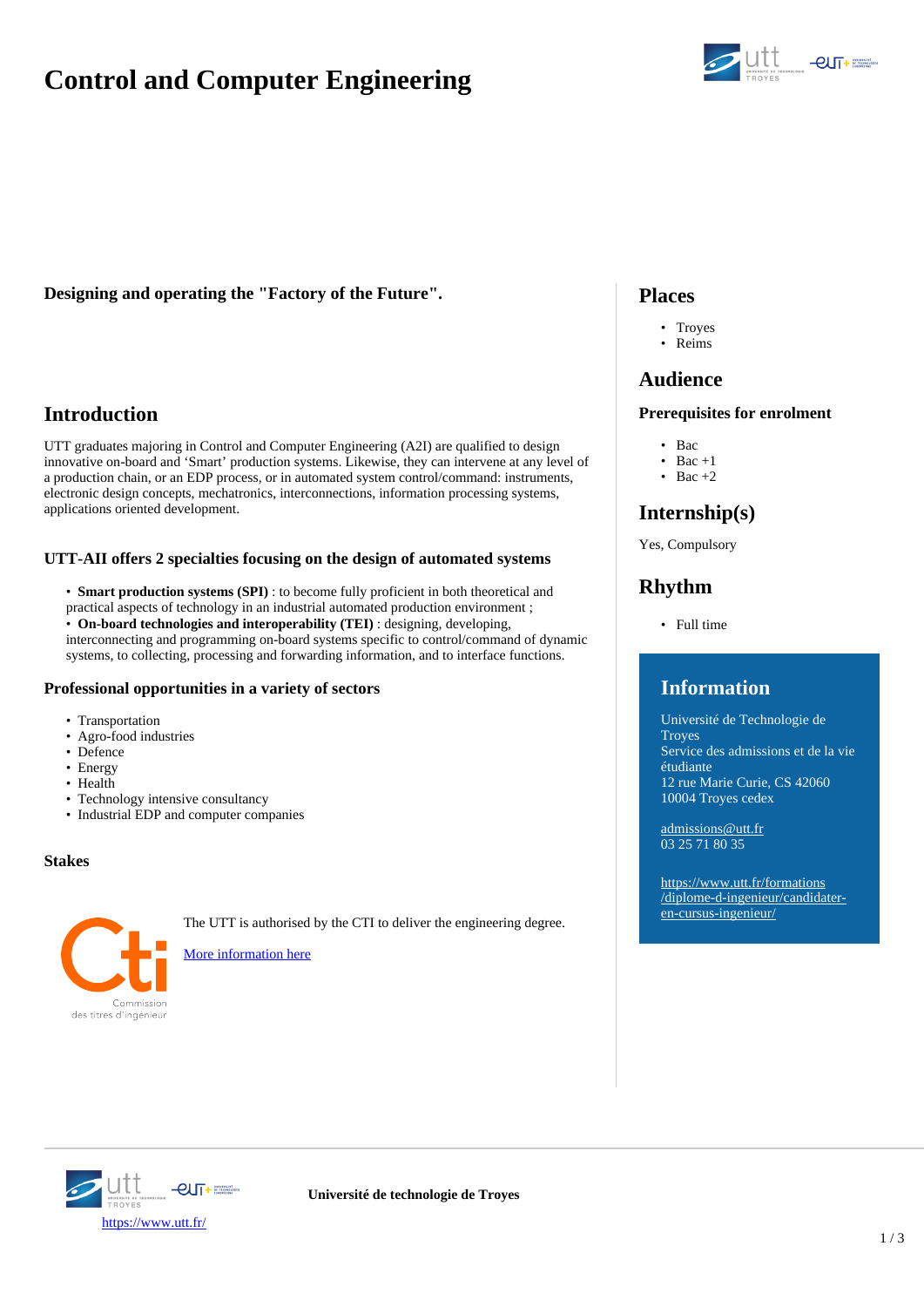# **What's next ?**

### **Level of education obtained after completion**

#### **Level of education obtained after completion**

• Bac  $+5$ 

### **Further studies**

- Master UTT by double degree;
- other masters;
- Specialized Master®.